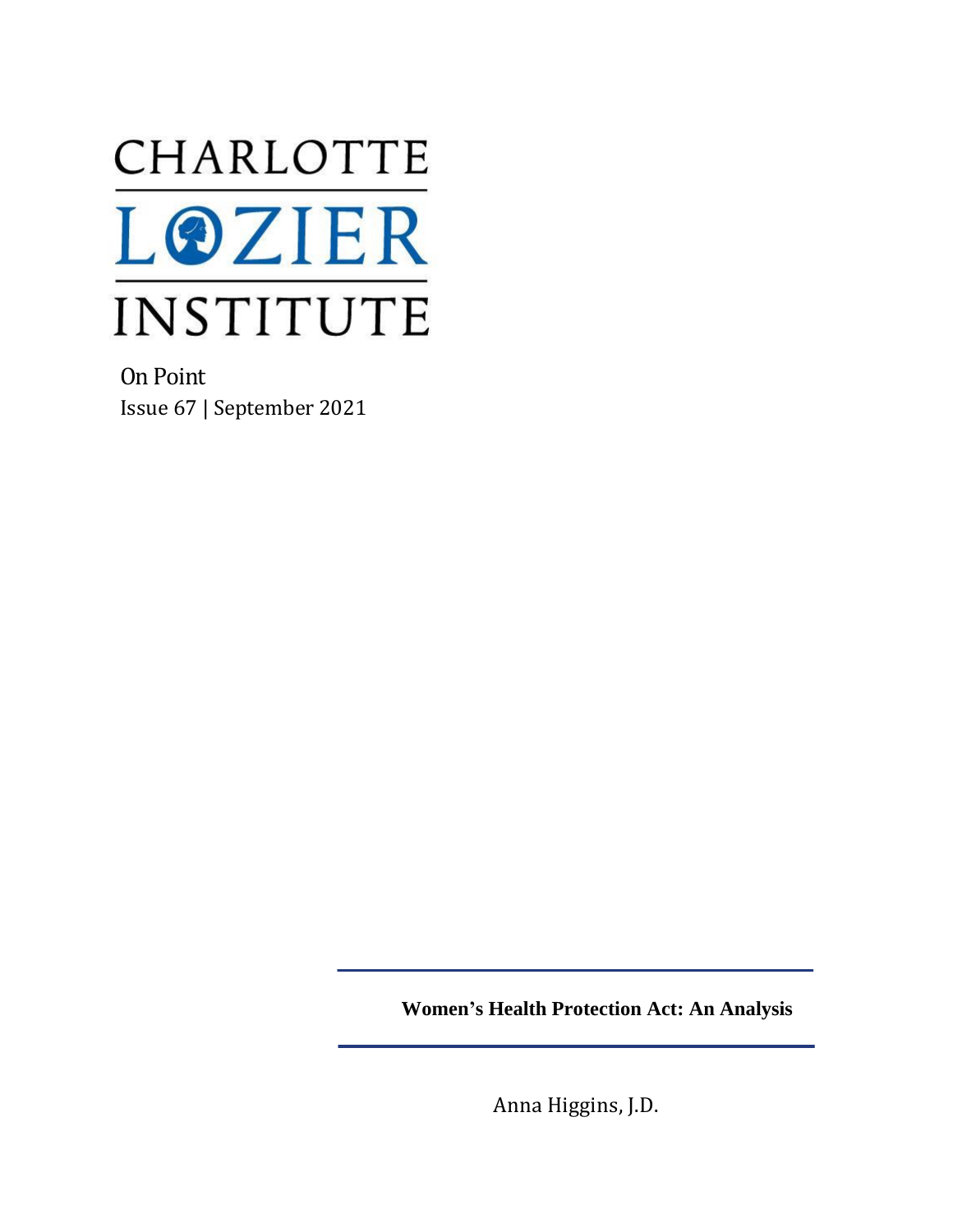

#### **Previous Reports:**

Amanda Stirone Mansfield, J.D., *Legislative and Litigation Overview of 20-Week Abortion Laws*, On Point Series 66

John C. Bockmann, *The ACOG Should Reconsider Fetal Pain*, On Point Series 65

Robin Pierucci, M.D., M.A., *If it is a Baby, Is it a Person?*, On Point 64

Angelina B. Nguyen, J.D., *Mississippi's 15-Week Gestational Limit on Abortion is Mainstream Compared to European Laws*, On Point Series 63

Edie Heipel, *ISSCR's Reversal of the 14-Day Rule*, On Point Series 62

Michael J. New, Ph.D., *Hyde @ 40: Analyzing the Impact of the Hyde Amendment with July 2020 Addendum*, On Point Series 61

Susan E. Wills, J.D., LL.M., *Ten Legal Reasons to Reject Roe,* On Point Series 60

Arina O. Grossu, M.A., M.S., *Overview of U.S. Pro-Life Bills and Provisions Advanced and Laws Enacted from January to May 2021: Pro-Life Banner Year as States Continue to Reject the Radical Abortion Agenda*, On Point Series 59

Mary E Harned, J.D., *Abortion Cases in the Higher Federal Courts: Clarification Needed After June Medical*, On Point Series 58

David C. Reardon, *Only a Minority of Abortions Are for Unwanted Pregnancies, New Study*, On Point Series 57

Mary E. Harned, *The Hyde Amendment is Constitutional and Remains Critically Important,* On Point Series 56

Richard M. Doerflinger, M.A., *Assisted Suicide's Slippery Slope in Action: Washington State May Drop "Safeguards" Against Abuse*, On Point Series 55

Richard Doerflinger, M.A., *"The Equality Act": Threatening Life and Equality*, On Point Series 54 Mary E. Harned, J.D., *Abortion in the Higher Federal Courts*, On Point Series 53

Jeanneane Maxon, J.D., *Fact of Life: American Cars (and Their Drivers) Still Exhibit Decidedly More Pro-life than Pro-choice Views*, On Point Series 52

The full text of this publication can be found at: [https://lozierinstitute.org/womens-health](https://lozierinstitute.org/womens-health-protection-act-an-analysis/)[protection-act-an-analysis/](https://lozierinstitute.org/womens-health-protection-act-an-analysis/)

Comments and information requests can be directed to:

Charlotte Lozier Institute 2800 Shirlington Rd, Suite 1200 Arlington, VA 22206 E-mail: [info@lozierinstitute.org](mailto:info@lozierinstitute.org) Ph. 202-223-807[3/www.lozierinstitute.org](http://www.lozierinstitute.org/)

The views expressed in this paper are attributable to the author and do not necessarily represent the position of the Charlotte Lozier Institute. Nothing in the content of this paper is intended to support or oppose the progress of any bill before any legislative body.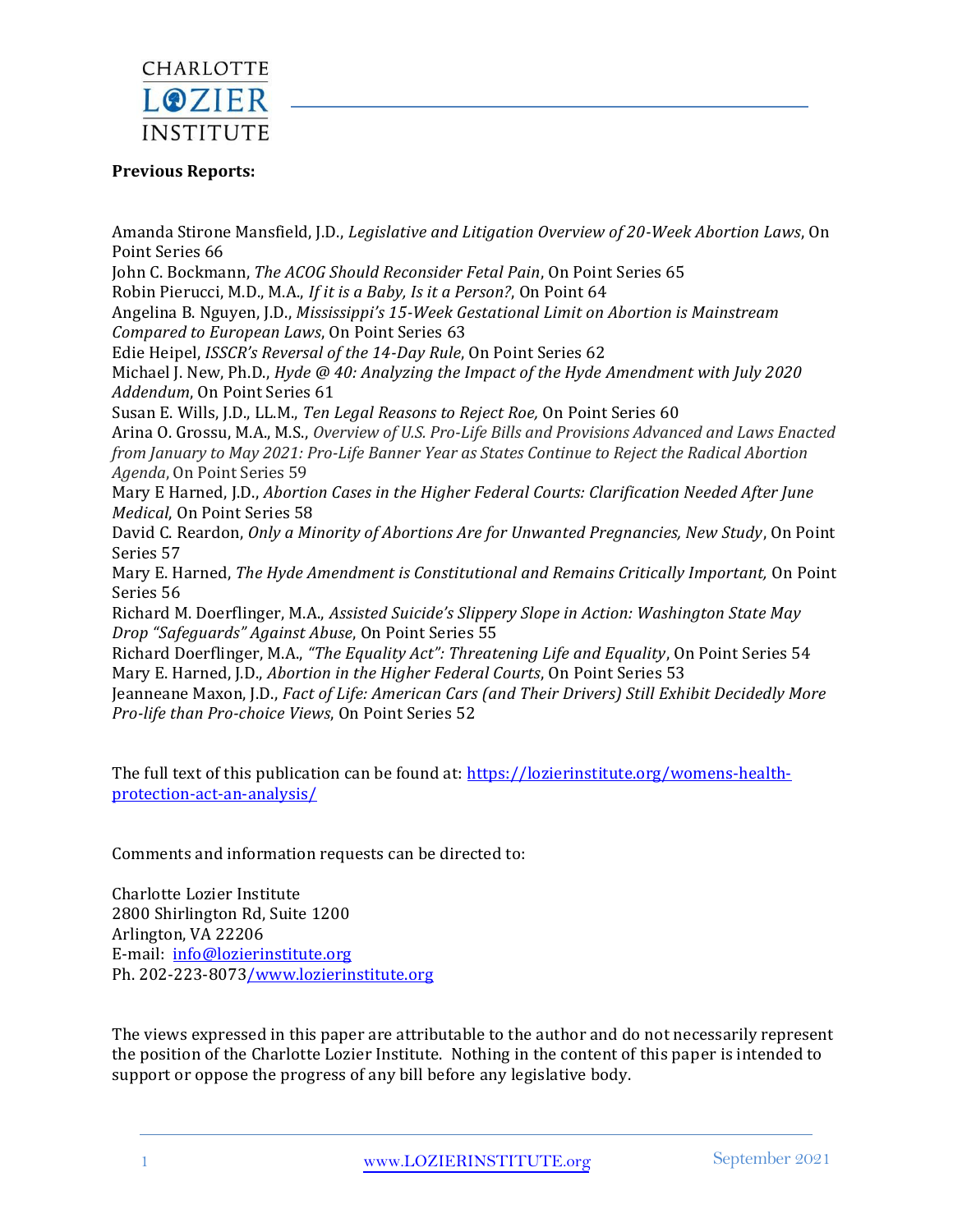If the "Women's Health Protection Act of 2021" were to become law, it would impose abortion on demand in all 50 states by invalidating current state laws and undermining the ability of states to pass limits on abortion. These state laws which were enacted by duly elected state officials accountable to citizens of their state reflect the view of a majority of Americans who support limitations on abortion. The "Women's Health Protection Act of 2021," more accurately referred to as the "Abortion on Demand Until Birth Act," represents a federal takeover of abortion policy by nullifying the will of citizens and state legislatures. The first version of the Women's Health Protection Act was introduced in 2013. It has been introduced in subsequent Congresses and has failed to advance each time.

With the Supreme Court set to hear arguments in the *Dobbs* late-term abortion case, regarding the 15-week abortion restriction instituted in Mississippi, and in light of the Supreme Court's decision not to issue an injunction against the Texas "heartbeat bill," the liberal Members of the 117th Congress are seeking to advance this abortion-untilbirth bill in an effort to abolish the legislative pro-life gains in states over the last several decades. This attempt to unravel those commonsense state restrictions on abortion only undermines efforts to protect women and unborn children from the harms of abortion.

The bill claims that the federal government has the power to enact the stated purposes of this bill by invoking

*Congressional authority, including the powers of Congress under the commerce clause of section 8 of article I of the Constitution of the United States, its powers under section 5 of the Fourteenth Amendment to the Constitution of the United States to enforce the provisions of section I of the Fourteenth Amendment, and its powers under the necessary and proper clause of section 8 of article I of the Constitution of the United States*.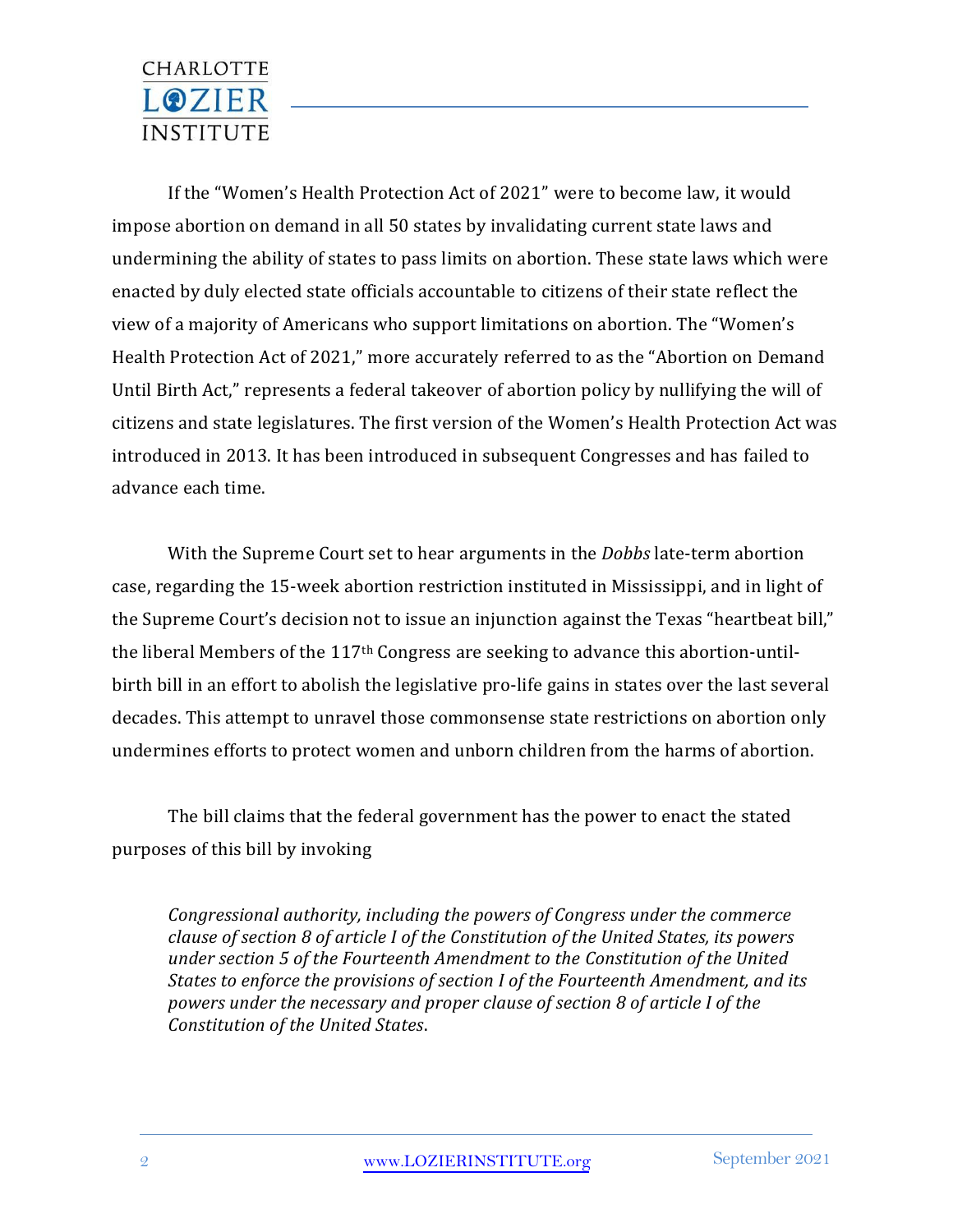The commerce clause has historically been used as a method of gaining some federal control over issues that are generally reserved to the states. For the federal government to be permitted to overrule state restrictions on abortion, Congress must show that interstate commerce is implicated in the practice of abortion and that abortions affect interstate commerce and necessary goods and services. As justification for federal control, the bill claims that people traveling across state lines engage in interstate commerce "to access this essential medical care;" that "health care providers" likewise engage in interstate commerce to provide abortions; abortion providers engage in "economic and commercial activity when they provide abortion services, and there is an interstate market for abortion services." It is a stretch to claim each and every regulation on the provision of abortions rises to the level necessary to qualify as substantially affecting interstate commerce. These assertions, lacking quantitative data to support them, would be heavily scrutinized in a court of law.

The bill also claims Congressional precedent exists for enacting limitations on state law, citing the Freedom of Access to Clinic Entrances Act (Public Law 103-259; 108 Stat. 694). This law was enacted as a response to abortion center blockades and "associated violence." State restrictions on abortion such as a waiting period, informed consent, parental consent for a minor, late-term abortion bans, hospital admitting privileges for abortionists, and the like, however, are practically and legally distinct from violent confrontations at the doors of abortion centers.

The operative language of the bill cuts at the heart of a state's ability to enact any meaningful restriction on abortion by providing a statutory right for an abortion provider to perform an abortion and for a pregnant woman to obtain an abortion without common protective restrictions currently in place in many states. Those prohibited "limitations" include a requirement that the abortion provider perform any specific tests or medical procedures prior to the abortion, which would affect state provisions requiring abortion providers to perform an ultrasound to determine the gestational age of the unborn child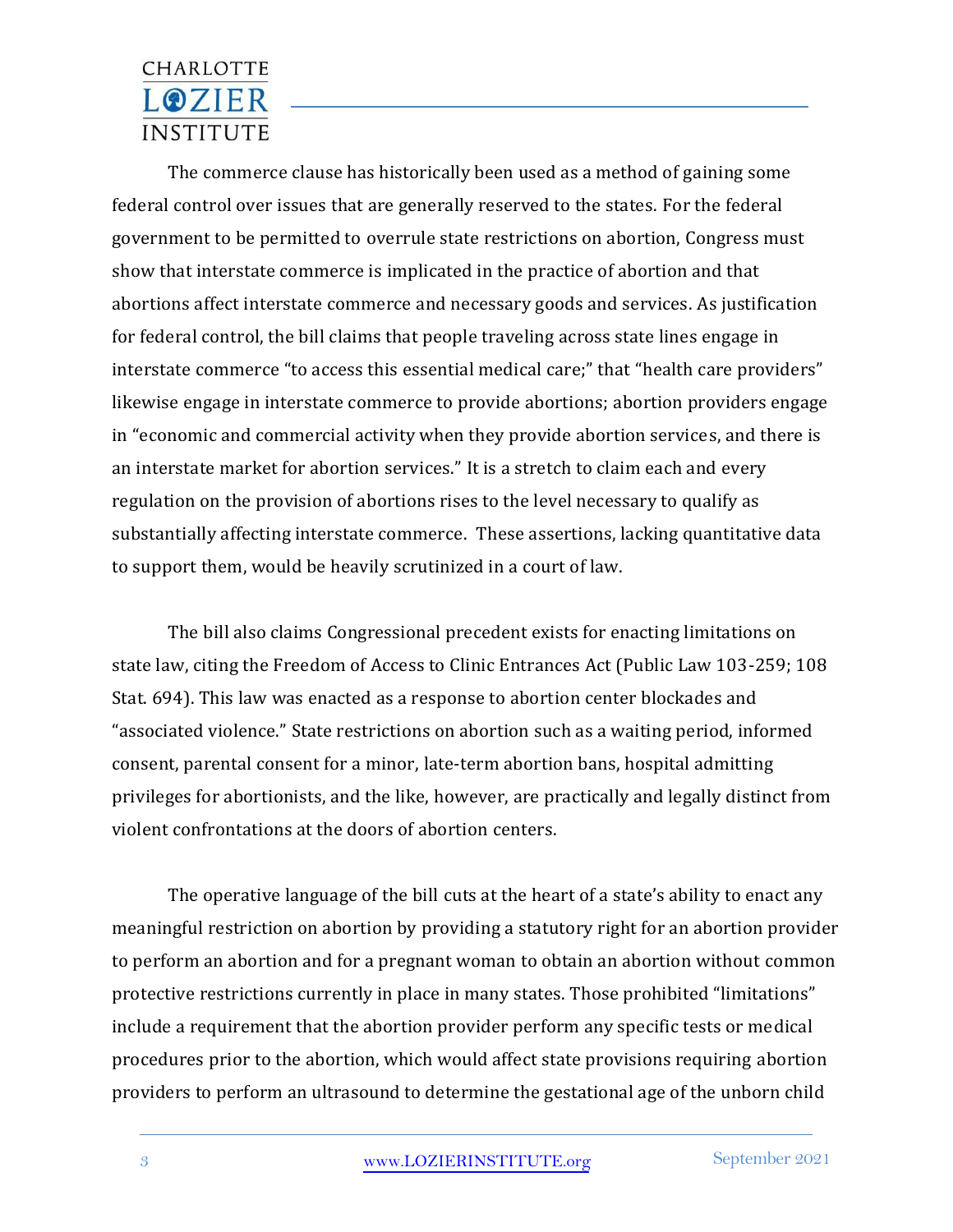or ultrasounds for the purpose of obtaining fully informed consent from the pregnant woman. The bill would lift regulations on provision of abortion services via telemedicine – except those limitations generally applicable to provision of medical services not for abortion via telemedicine. It would invalidate state requirements for transfer agreements with hospitals and requirements that an abortion provider have hospital privileges, requirements that the pregnant woman make more than one visit to the abortion provider, and any prohibition on abortion prior to viability or restrictions on a particular abortion procedure – among several other limitations on current state laws that regulate abortion. Additionally, the bill provides that the abortion provider and woman receiving the abortion have a statutory right to be exempted from any regulations or requirements that "single out" the provision of abortions or impede "access to abortion services."

In considering whether a limitation or requirement "impedes access to abortion services," a court may take into account numerous factors no doubt meant to invalidate most if not all state limitations on abortion. A court may consider whether the limitation would deter or delay a woman from obtaining an abortion, whether it would increase the cost of an abortion, whether it would require a visit to a health care provider that would not otherwise be required, whether it would decrease the availability of abortion services in a geographic region or State, whether it imposes penalties on abortion providers not imposed on other health care providers, and the cumulative impact of the regulation along with other regulations.

The bill also requires that limitations on abortion meet a very strict legal standard. In a legal challenge, the burden of proof is placed on the state to show by clear and convincing evidence that the limitation "significantly advances the safety of abortion services or the health of patients; and the safety of abortion services or the health of patients cannot be advanced by a less restrictive measure or action."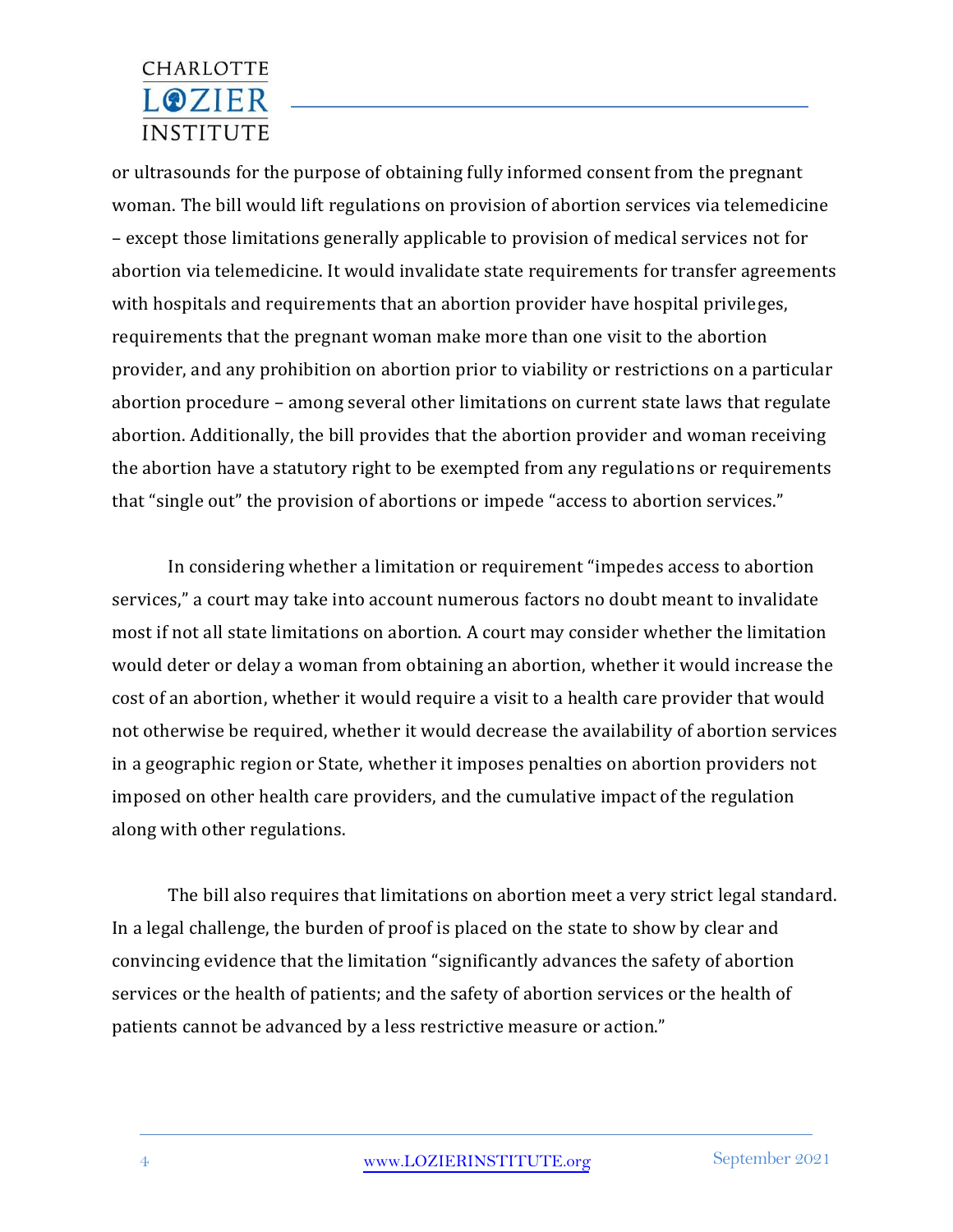The provisions of the proposed law would supersede current and future federal and state law, including the Religious Freedom Restoration Act. The only exceptions to that provision are the ban on partial-birth abortion, laws regulating physical access to abortion centers, insurance or medical coverage of abortions, and state contract law. For example, unless exempted under the insurance or medical coverage of abortions provision, the Hyde Amendment, which prohibits taxpayer funding of abortion, would be struck down if it was determined to increase the cost of abortion or "limit access" to abortions.

The substantive provisions of this bill would work to invalidate current state law and undermine the ability of states to implement commonsense restrictions on abortion. Under the proposed bill language, waiting periods, ultrasound requirements, informed consent, telemedicine bans, hospital transfer agreements, hospital admitting privileges, parental consent, and multiple other reasonable regulations on abortion would be struck down.

The legislative findings in the bill are equally disturbing in that they work to provide justification for abortion on demand in every state without restriction prior to viability and with minimal restriction post-viability.

This bill begins by finding that, "Abortion services are essential to health care and access to those services is central to people's ability to participate equally in the economic and social life of the United States." This statement implies that mothers are not able to participate equally in economic and social life. In fact, "There is evidence that widely available abortion has disadvantaged women."<sup>1</sup> Studies that claim abortion leads

<sup>1</sup>Amicus Brief of 240 Women Scholars and Professionals, and Prolife Feminist Organizations in Support of Petitioners, *Dobbs v. Jackson Women's Health Organization,* [https://www.supremecourt.gov/DocketPDF/19/19-](https://www.supremecourt.gov/DocketPDF/19/19-1392/185586/20210803111413494_19-1392%20Brief%20of%20240%20Women%20Scholars%20et%20al%20In%20Support%20of%20Petitioners%20REPLACEMENT%20COPIES.pdf) [1392/185586/20210803111413494\\_19-](https://www.supremecourt.gov/DocketPDF/19/19-1392/185586/20210803111413494_19-1392%20Brief%20of%20240%20Women%20Scholars%20et%20al%20In%20Support%20of%20Petitioners%20REPLACEMENT%20COPIES.pdf) [1392%20Brief%20of%20240%20Women%20Scholars%20et%20al%20In%20Support%20of%20Petitioners%20R](https://www.supremecourt.gov/DocketPDF/19/19-1392/185586/20210803111413494_19-1392%20Brief%20of%20240%20Women%20Scholars%20et%20al%20In%20Support%20of%20Petitioners%20REPLACEMENT%20COPIES.pdf)

[EPLACEMENT%20COPIES.pdf](https://www.supremecourt.gov/DocketPDF/19/19-1392/185586/20210803111413494_19-1392%20Brief%20of%20240%20Women%20Scholars%20et%20al%20In%20Support%20of%20Petitioners%20REPLACEMENT%20COPIES.pdf)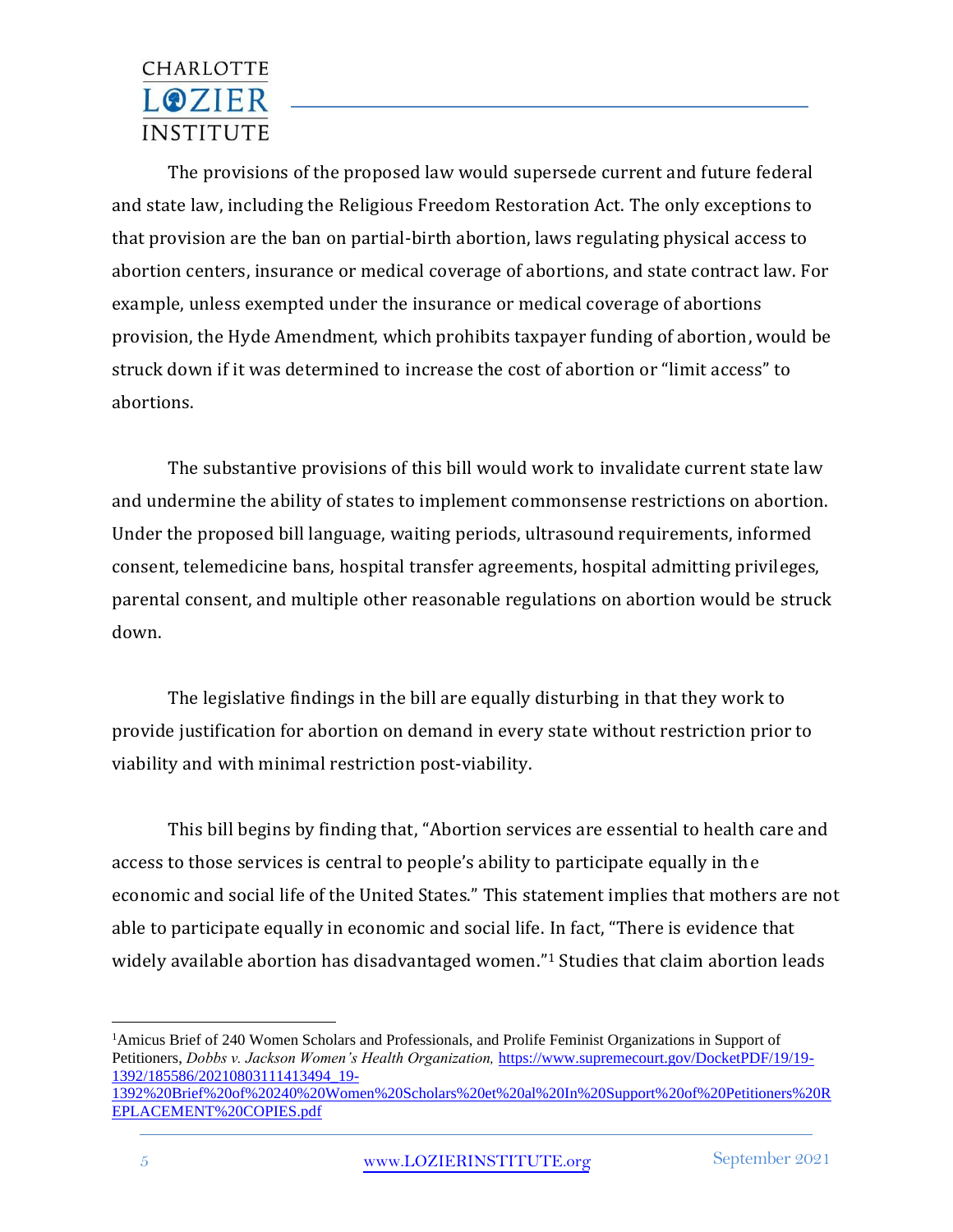to more equality for women are usually written by abortion proponents. They are often "riddled with scientific flaws" and ignore variables such as the "vast number of cases and laws powerfully fostering women's social equality." Additionally, "precipitous *declines* in abortion rates...and ratios... have accompanied dramatic *rises* in women's educational, economic and other societal gains."<sup>2</sup>

The bill states that the Court has recognized "the constitutional right to terminate a pregnancy before fetal viability, and to terminate a pregnancy after fetal viability where it is necessary… ." It fails to note the Court's determination that states have an interest in the life of the unborn child and mother from the outset of pregnancy, and thus have the right to regulate abortion prior to viability as long as that restriction does not place a substantial obstacle in the path of a woman seeking an abortion prior to viability. The Court has also expressed that states have the right to prohibit abortion at and after viability. The bill also fails to mention the fact that abortion does not qualify as a "fundamental" right, according to Supreme Court rulings.

The findings in the bill also reference "medically unnecessary regulations" – a phrase which appears to apply to most if not all restrictions on abortion enacted by the states. The bill goes on to discuss "Reproductive Justice" in detail, noting, that "Reproductive Justice is a human right" that can only be achieved when all people – regardless of race, gender identity etc. - can make decisions about "their bodies." Abortion, however, necessarily involves two individuals – the mother and the unborn child; thus "Reproductive Justice" is actually unjust in that it would confer and recognize "rights" of bodily autonomy only to the pregnant woman and not the unborn child.

According to the findings, "Reproductive justice seeks to address restrictions on reproductive health, including abortion, that perpetuate systems of oppression, lack of bodily autonomy, white supremacy, and anti-Black racism." The idea that restrictions on

<sup>2</sup> *Id*. At 18.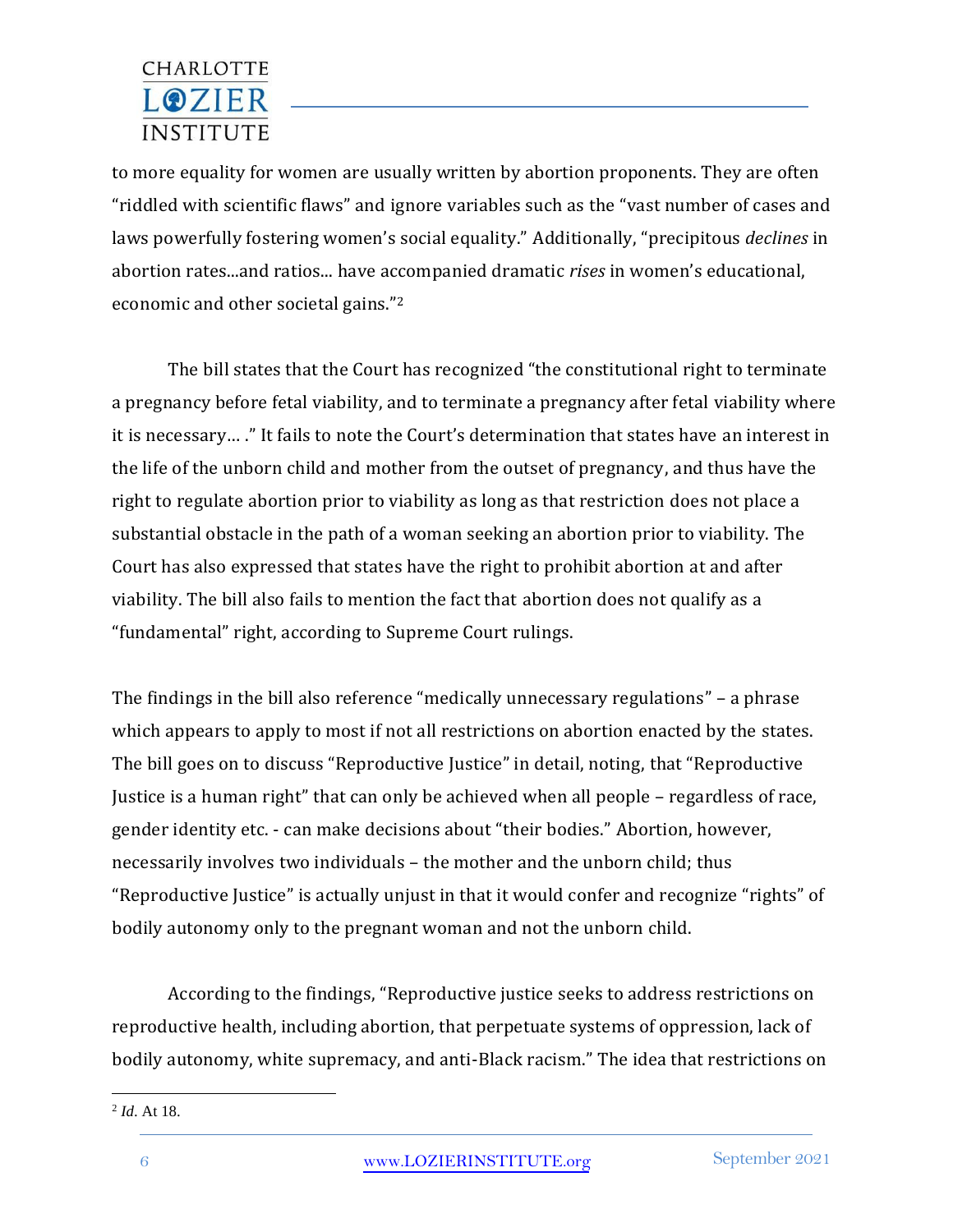abortion harken back to past oppression of minorities is outdated and incorrect. In fact, the abortion industry disproportionately preys on minority women and minority communities, as the black abortion rate has been three to four times the white abortion rate for the past three decades.<sup>3</sup> In addition, according to the Centers for Disease Control and Prevention (CDC), 34% of abortions reported by race were performed on non-Hispanic black women, even though non-Hispanic black women make up just 15% of all women ages 15-44 in the U.S. 4

The bill laments that restrictions on abortion are "medically unjustified" and asserts their removal would help restore "Reproductive Justice." Furthermore, the findings state that "Abortion is essential health care and one of the safest medical procedures in the Unites States" and that state regulations create "barriers to care" which constitute a threat to the quality of abortion services. Specifically, the bill claims that current abortion restrictions "conflict with medical standards." The reality, however, is that abortion, especially later-term abortion, carries with it significant risks to the health and life of the mother. Beyond potential physical complications, abortion has been shown to have significant negative psychological effects. <sup>5</sup> The claim that abortion is safer than childbirth is outdated and incorrect.<sup>6</sup> Common-sense abortion restrictions enacted by states work to protect the life and health of the mother by ensuring that abortion

[babies.](https://www.washingtonexaminer.com/opinion/op-eds/repealing-the-hyde-amendment-would-endanger-black-babies.) 

<sup>4</sup> Kortsmit K, Jatlaoui TC, Mandel MG, et al. Abortion Surveillance — United States, 2018.

MMWR Surveill Summ 2020;69(No. SS-7):1–29. DOI: http://dx.doi.org/10.15585/mmwr.ss6907a1; CDC WONDER Online Database. Accessed on Sep 17, 2021. <https://wonder.cdc.gov/controller/saved/D163/D225F184>

<sup>3</sup> Studnicki J, Fisher JW, Sherley JL. Perceiving and Addressing the Pervasive Racial Disparity in Abortion. *Health Serv Res Manag Epidemiol*. 2020;7:2333392820949743. Published 2020 Aug 18. doi:10.1177/2333392820949743. https://www.scirp.org/journal/paperinformation.aspx?paperid=41850; See also Donovan C, Parker S, "Repealing the Hyde Amendment would endanger black babies," March 2021, *Washington Examine*r. [https://www.washingtonexaminer.com/opinion/op-eds/repealing-the-hyde-amendment-would-endanger-black-](https://www.washingtonexaminer.com/opinion/op-eds/repealing-the-hyde-amendment-would-endanger-black-babies.)

<sup>5</sup> "2010 Canadian study reaffirms a wide range of mental health problems associated with induced abortion*,*" AAPLOG, https://aaplog.org/2010-canadian-study-reaffirms-a-wide-range-of-mental-health-problems-associatedwith-induced-abortion/; Reardon DC. The abortion and mental health controversy: A comprehensive literature review of common ground agreements, disagreements, actionable recommendations, and research opportunities. *SAGE Open Medicine*. January 2018. doi[:10.1177/2050312118807624](https://doi.org/10.1177/2050312118807624)

<sup>&</sup>lt;sup>6</sup> "Abortion is Not Safer for Women than Childbirth," National Institute of Family and Life Advocates, <https://nifla.org/abortion-not-safer-women-childbirth/>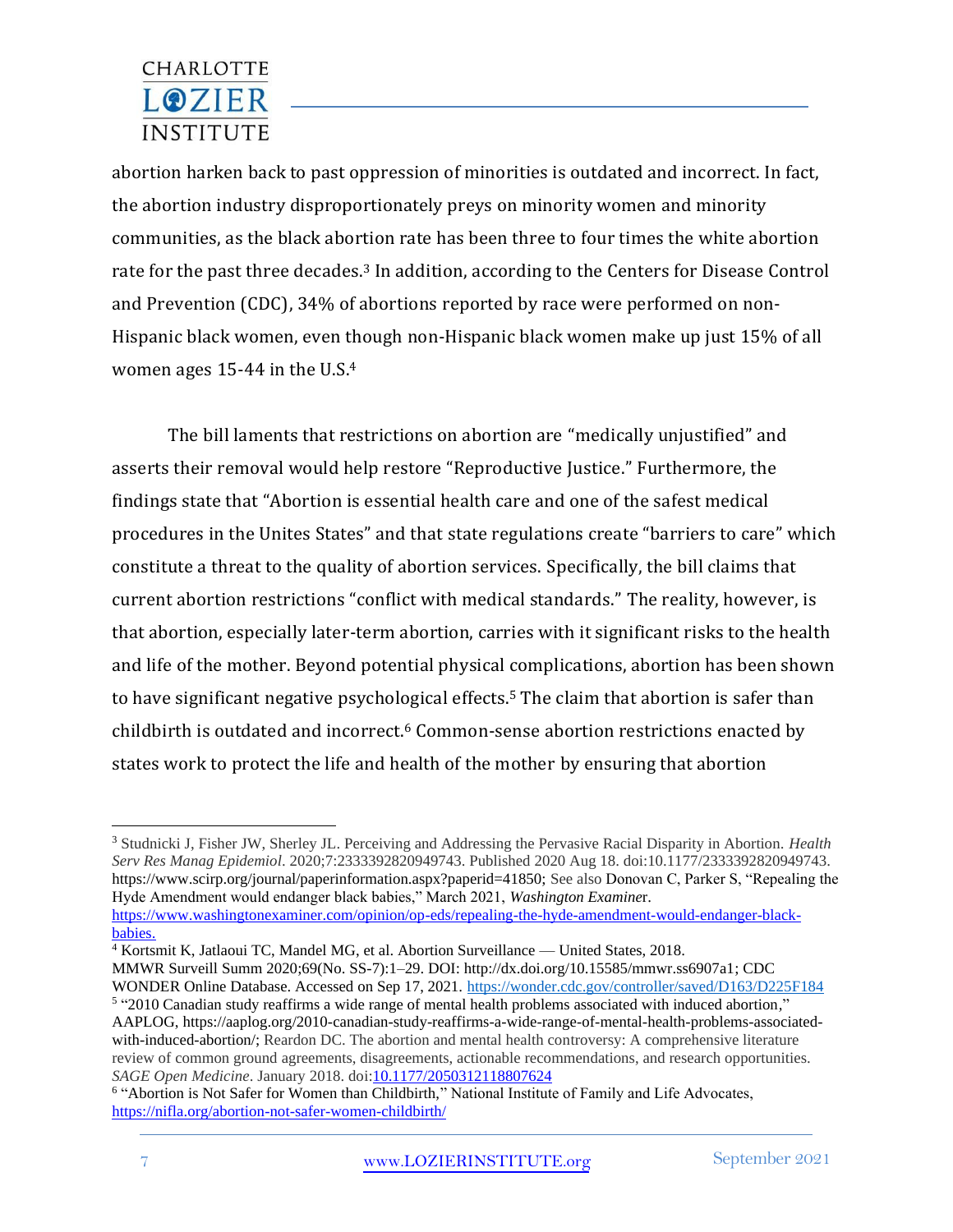providers are properly qualified, that women are properly informed of the nature of the procedure and risks, and that abortion facilities comply with similar safety and sanitary requirements affecting other types of medical facilities.

In order to protect women from the harmful nature of abortion and to protect unborn children from being aborted, states have enacted numerous restrictions on the procedure. This bill claims that the cumulative effect of those restrictions severely limits access to abortions such that abortion services are more available in some states than in others. This "access issue" is viewed by the authors of the bill as a serious violation of the "Reproductive Justice" concept. Throughout the country, Federally Qualified Health Care Centers<sup>7</sup> and Pregnancy Medical and Resource centers have proliferated – giving women the opportunity to obtain low-cost and free medical care, pregnancy options counseling, parenting classes, and material support. With this type of care and support available, fewer women are likely to seek out abortion "services." If the goal of this bill is keeping women safe and making sure they are able to participate fully in society, providing women with options, care, and support rather than more abortion facilities should be prioritized.

The United States is one of very few countries in the world to allow elective abortion past 20 weeks' gestation, $8$  a group of countries that includes persistent human rights violators North Korea and China. Despite the fact that our nation's policies on abortion are far more liberal than the majority of countries, the bill goes on to state that international human rights law requires the United States to provide on-demand access to abortion and that the United Nations expressed concerns that women in the U.S. face excessive obstacles to abortion. This ignores a reality that the majority of European

<sup>&</sup>lt;sup>7</sup>"Fact Sheet: Reallocating Planned Parenthood's Federal Funding to Comprehensive Health Centers." Charlotte Lozier Institute, March 2017. [https://lozierinstitute.org/fact-sheet-reallocating-planned-parenthoods-federal-funding](https://lozierinstitute.org/fact-sheet-reallocating-planned-parenthoods-federal-funding-to-comprehensive-health-centers/)[to-comprehensive-health-centers/](https://lozierinstitute.org/fact-sheet-reallocating-planned-parenthoods-federal-funding-to-comprehensive-health-centers/)

<sup>&</sup>lt;sup>8</sup> Angelina B. Nguyen, "Gestational Limits on Abortion in the United States Compared to International Norms," February 2014, Charlotte Lozier Institute, *American Reports Series* Issue 6. <https://lozierinstitute.org/internationalabortionnorms/>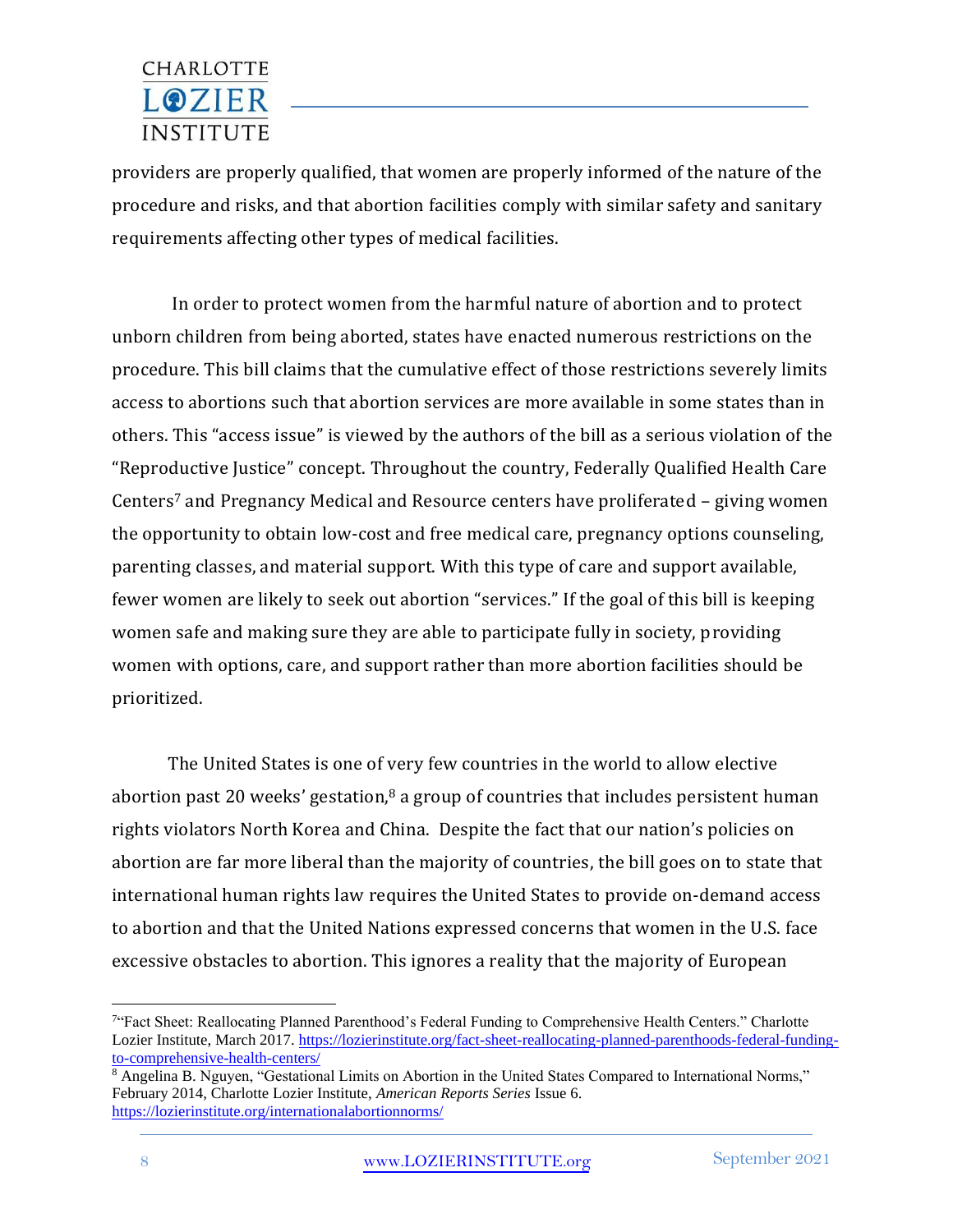nations limit elective abortion at 12 weeks, <sup>9</sup> and would preclude any similar restrictions in America based on the scientific advancements in understanding the life of unborn children. The bill also claims that "International human rights law recognizes that access to abortion is intrinsically linked to the rights to life, health, equality and nondiscrimination, privacy, and freedom from ill-treatment," and that the International Covenant on Civil and Political Rights (ICCPR), ratified by the United States, "at a minimum requires governments to provide safe, legal, and effective access to abortion where a person's life and health is at risk, or when carrying a pregnancy to term would cause substantial pain and suffering." According to *Doe v. Bolton*, 410 U.S. 179. (1973), the definition of "life and health" is broad. It extends to mental well-being as well as familial situations. As stated above, abortion actually causes and exacerbates a wide array of mental disorders. Situations in which a pregnant woman's life is not in danger but in which she is struggling emotionally or physically should be dealt with, not by increasing access to abortion, but to actual health care and pregnancy-related counseling and parenting training. We also know that legalized abortion has led to a global crisis in which girls are being aborted at higher rates than boys.<sup>10</sup> International human rights law should be addressing that egregious inequality and asserting prohibitions of abortion on the basis of sex.

The introduction of such an extreme abortion protection bill in Congress is, again, a response to the significant pro-life gains throughout the country in recent years. If passed, this bill would strike at the heart of the efforts to protect women and children from abortion. The Supreme Court's decision in *Dobbs* and any future cases will be of the utmost importance in defining a state's role in passing laws that place limits on abortions.

<sup>&</sup>lt;sup>9</sup> "New Study: [Mississippi's 15-Week Limit on](https://lozierinstitute.org/new-study-mississippis-15-week-limit-on-abortion-in-the-mainstream-of-european-law/) Abortion in the 'Mainstream' of European Law - Charlotte Lozier [Institute,](https://lozierinstitute.org/new-study-mississippis-15-week-limit-on-abortion-in-the-mainstream-of-european-law/)" July 2021. https://lozierinstitute.org/new-study-mississippis-15-week-limit-on-abortion-in-themainstream-of-european-law/; Angelina B. Nguyen, "Mississippi's 15-Week Gestational Limit on Abortion is Mainstream Compared to European Laws," July 2021, Charlotte Lozier Institute *On Point* Series 63. <https://lozierinstitute.org/comparing-mississippi-limit-with-european-laws/>

<sup>&</sup>lt;sup>10</sup> Anna Higgins, "Sex-Selection Abortion: The Real War on Women," April 2016, Charlotte Lozier Institute, *American Reports Series*, Issue 11[. https://lozierinstitute.org/sex-selection-abortion-the-real-war-on-women/](https://lozierinstitute.org/sex-selection-abortion-the-real-war-on-women/)